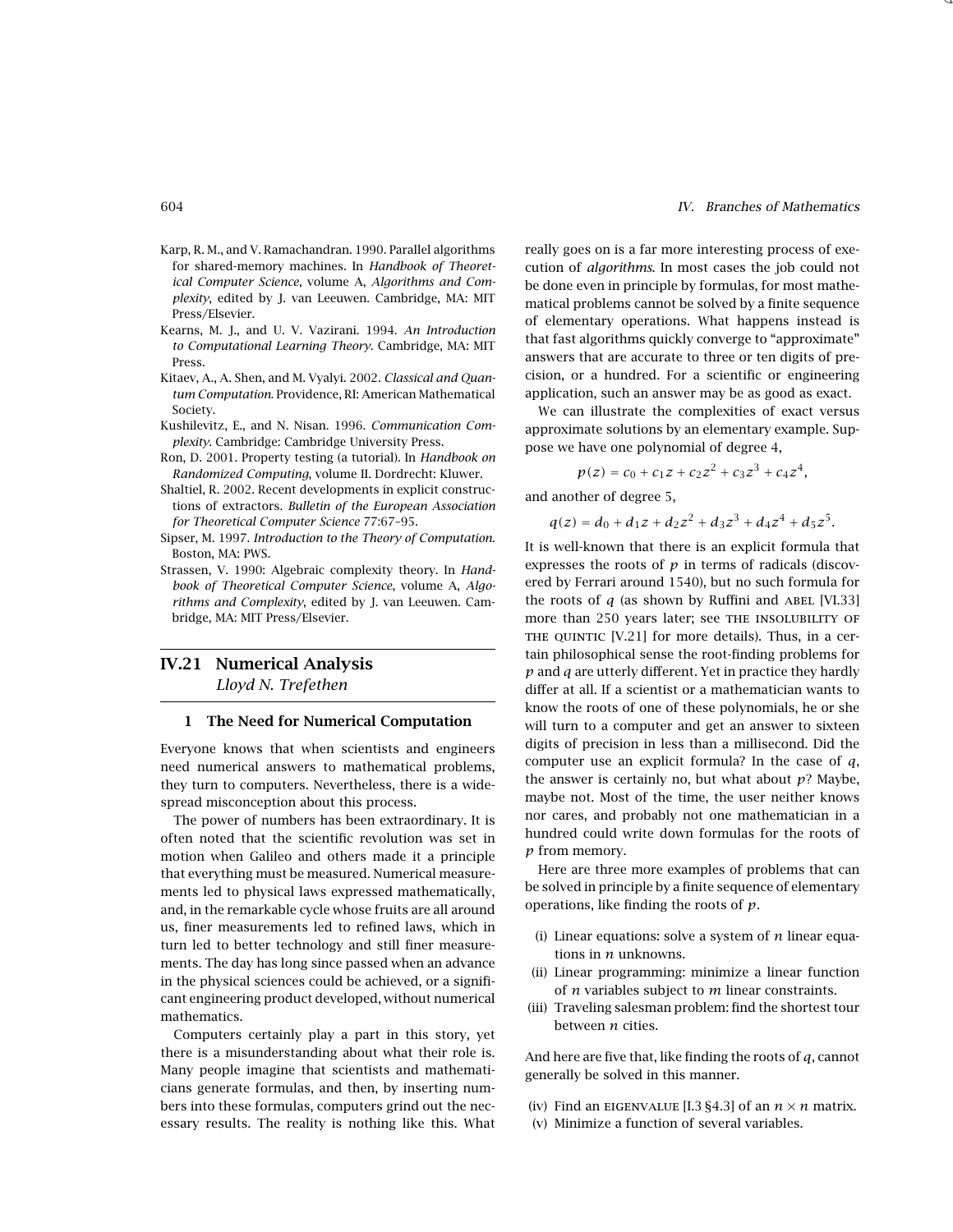(vi) Evaluate an integral.

(vii) Solve an ordinary differential equation (ODE).

(viii) Solve a partial differential equation (PDE).

Can we conclude that (i)–(iii) will be easier than (iv)–(viii) in practice? Absolutely not. Problem (iii) is usually very hard indeed if *n* is, say, in the hundreds or thousands. Problems (vi) and (vii) are usually rather easy, at least if the integral is in one dimension. Problems (i) and (iv) are of almost exactly the same difficulty: easy when *n* is small, like 100, and often very hard when *n* is large, like 1 000 000. In fact, in these matters philosophy is such a poor guide to practice that, for each of the three problems (i)–(iii), when *n* and *m* are large one often ignores the exact solution and uses approximate (but fast!) methods instead.

Numerical analysis is the study of algorithms for solving the problems of continuous mathematics, by which we mean problems involving real or complex variables. (This definition includes problems like linear programming and the traveling salesman problem posed over the real numbers, but not their discrete analogues.) In the remainder of this article we shall review some of its main branches, past accomplishments, and possible future trends.

#### **2 A Brief History**

Throughout history, leading mathematicians have been involved with scientific applications, and in many cases this has led to the discovery of numerical algorithms still in use today. gauss [VI.26], as usual, is an outstanding example. Among many other contributions, he made crucial advances in least-squares data fitting (1795), systems of linear equations (1809), and numerical quadrature (1814), as well as inventing the fast fourier transform [III.26] (1805), though the last did not become widely known until its rediscovery by Cooley and Tukey in 1965.

Around 1900, the numerical side of mathematics started to become less conspicuous in the activities of research mathematicians. This was a consequence of the growth of mathematics generally and of great advances in fields in which, for technical reasons, mathematical rigor had to be the heart of the matter. For example, many advances of the early twentieth century sprang from mathematicians' new ability to reason rigorously about infinity, a subject relatively far from numerical calculation.

A generation passed, and in the 1940s the computer was invented. From this moment numerical mathematics began to explode, but now mainly in the hands of specialists. New journals were founded such as *Mathematics of Computation* (1943) and *Numerische Mathematik* (1959). The revolution was sparked by hardware, but it included mathematical and algorithmic developments that had nothing to do with hardware. In the halfcentury from the 1950s, machines sped up by a factor of around  $10^9$ , but so did the best algorithms known for some problems, generating a combined increase in speed of almost incomprehensible scale.

Half a century on, numerical analysis has grown into one of the largest branches of mathematics, the specialty of thousands of researchers who publish in dozens of mathematical journals as well as applications journals across the sciences and engineering. Thanks to the efforts of these people going back many decades, and thanks to ever more powerful computers, we have reached a point where most of the classical mathematical problems of the physical sciences can be solved numerically to high accuracy. Most of the algorithms that make this possible were invented since 1950.

Numerical analysis is built on a strong foundation: the mathematical subject of *approximation theory*. This field encompasses classical questions of interpolation, series expansions, and harmonic analysis [IV.11] associated with newton [VI.14], fourier [VI.25], Gauss, and others; semiclassical problems of polynomial and rational minimax approximation associated with names such as chebyshev [VI.45] and Bernstein; and major newer topics, including splines, radial basis functions, and WAVELETS [VII.3]. We shall not have space to address these subjects, but in almost every area of numerical analysis it is a fact that, sooner or later, the discussion comes down to approximation theory.

#### **3 Machine Arithmetic and Rounding Errors**

It is well-known that computers cannot represent real or complex numbers exactly. A quotient like 1*/*7 evaluated on a computer, for example, will normally yield an inexact result. (It would be different if we designed machines to work in base 7!) Computers approximate real numbers by a system of *floating-point arithmetic*, in which each number is represented in a digital equivalent of scientific notation, so that the scale does not matter unless the number is so huge or tiny as to cause overflow or underflow. Floating-point arithmetic was invented by Konrad Zuse in Berlin in the 1930s, and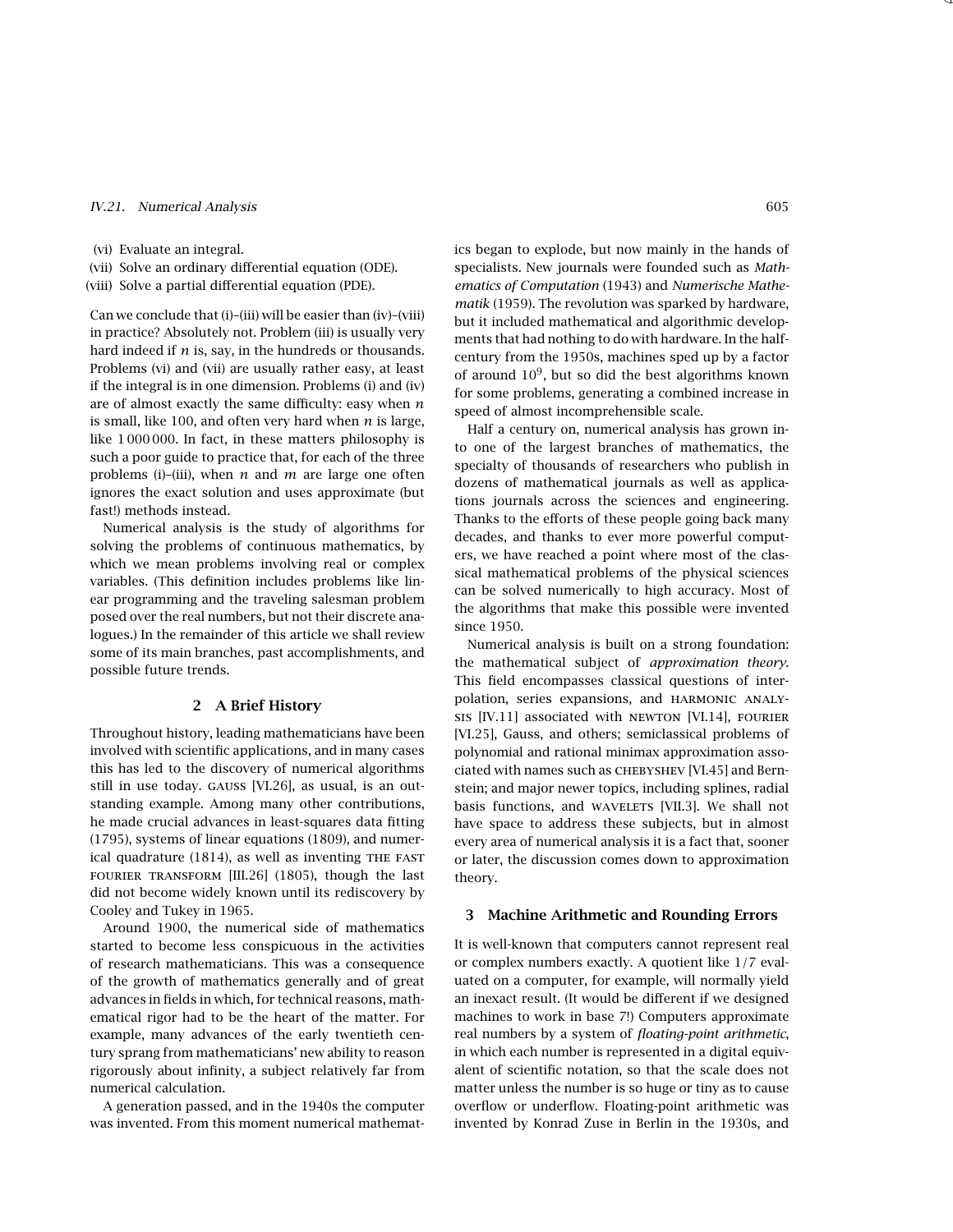L,

by the end of the 1950s it was standard across the computer industry.

Until the 1980s, different computers had widely different arithmetic properties. Then, in 1985, after years of discussion, the IEEE (Institute of Electrical and Electronics Engineers) standard for binary floating-point arithmetic was adopted, or *IEEE arithmetic* for short. This standard has subsequently become nearly universal on processors of many kinds. An IEEE (double precision) real number consists of a 64-bit word divided into 53 bits for a signed fraction in base 2 and 11 bits for a signed exponent. Since  $2^{-53} \approx 1.1 \times 10^{-16}$ , IEEE numbers represent the numbers of the real line to a relative accuracy of about 16 digits. Since  $2^{\pm 2^{10}} \approx 10^{\pm 308},$ this system works for numbers up to about  $10^{308}$  and down to about 10<sup>−</sup>308.

Computers do not merely represent numbers, of course; they perform operations on them such as addition, subtraction, multiplication, and division, and more complicated results are obtained from sequences of these elementary operations. In floating-point arithmetic, the computed result of each elementary operation is almost exactly correct in the following sense: if "∗" is one of these four operations in its ideal form and " $(*)$ " is the same operation as realized on the computer, then for any floating-point numbers  $x$  and  $y$ , assuming that there is no underflow or overflow,

$$
x \circledast y = (x * y)(1 + \varepsilon).
$$

Here *ε* is a very small quantity, no greater in absolute value than a number known as *machine epsilon*, denoted by *ε*mach, that measures the accuracy of the computer. In the IEEE system,  $\varepsilon_{\text{mach}} = 2^{-53} \approx 1.1 \times$  $10^{-16}$ .

Thus, on a computer, the interval *[*1*,* 2*]*, for example, is approximated by about  $10^{16}$  numbers. It is interesting to compare the fineness of this discretization with that of the discretizations of physics. In a handful of solid or liquid or a balloonful of gas, the number of atoms or molecules in a line from one point to another is on the order of  $10^8$  (the cube root of Avogadro's number). Such a system behaves enough like a continuum to justify our definitions of physical quantities such as density, pressure, stress, strain, and temperature. Computer arithmetic, however, is more than a million times finer than this. Another comparison with physics concerns the precision to which fundamental constants are known, such as (roughly) 4 digits for the gravitational constant *G*, 7 digits for Planck's constant *h* and the elementary charge *e*, and 12 digits for the ratio  $\mu_{e}/\mu_{B}$  of the magnetic moment of the electron to the Bohr magneton. At present, almost nothing in physics is known to more than 12 or 13 digits of accuracy. Thus IEEE numbers are orders of magnitude more precise than any number in science. (Of course, purely mathematical quantities like  $\pi$  are another matter.)

In two senses, then, floating-point arithmetic is far closer to its ideal than is physics. It is a curious phenomenon that, nevertheless, it is floating-point arithmetic rather than the laws of physics that is widely regarded as an ugly and dangerous compromise. Numerical analysts themselves are partly to blame for this perception. In the 1950s and 1960s, the founding fathers of the field discovered that inexact arithmetic can be a source of danger, causing errors in results that "ought" to be right. The source of such problems is *numerical instability*: that is, the amplification of rounding errors from microscopic to macroscopic scale by certain modes of computation. These men, including von neumann [VI.91], Wilkinson, Forsythe, and Henrici, took great pains to publicize the risks of careless reliance on machine arithmetic. These risks are very real, but the message was communicated all too successfully, leading to the current widespread impression that the main business of numerical analysis is coping with rounding errors. In fact, the main business of numerical analysis is designing algorithms that converge quickly; rounding-error analysis, while often a part of the discussion, is rarely the central issue. If rounding errors vanished, 90% of numerical analysis would remain.

#### **4 Numerical Linear Algebra**

Linear algebra became a standard topic in undergraduate mathematics curriculums in the 1950s and 1960s, and has remained there ever since. There are several reasons for this, but I think one is at the bottom of it: the importance of linear algebra has exploded since the arrival of computers.

The starting point of this subject is *Gaussian elimination*, a procedure that can solve *n* linear equations in *n* unknowns using on the order of  $n^3$  arithmetic operations. Equivalently, it solves equations of the form  $Ax = b$ , where *A* is an  $n \times n$  matrix and *x* and *b* are column vectors of size *n*. Gaussian elimination is invoked on computers around the world almost every time a system of linear equations is solved. Even if *n* is as large as 1000, the time required is well under a second on a typical 2008 desktop machine. The idea of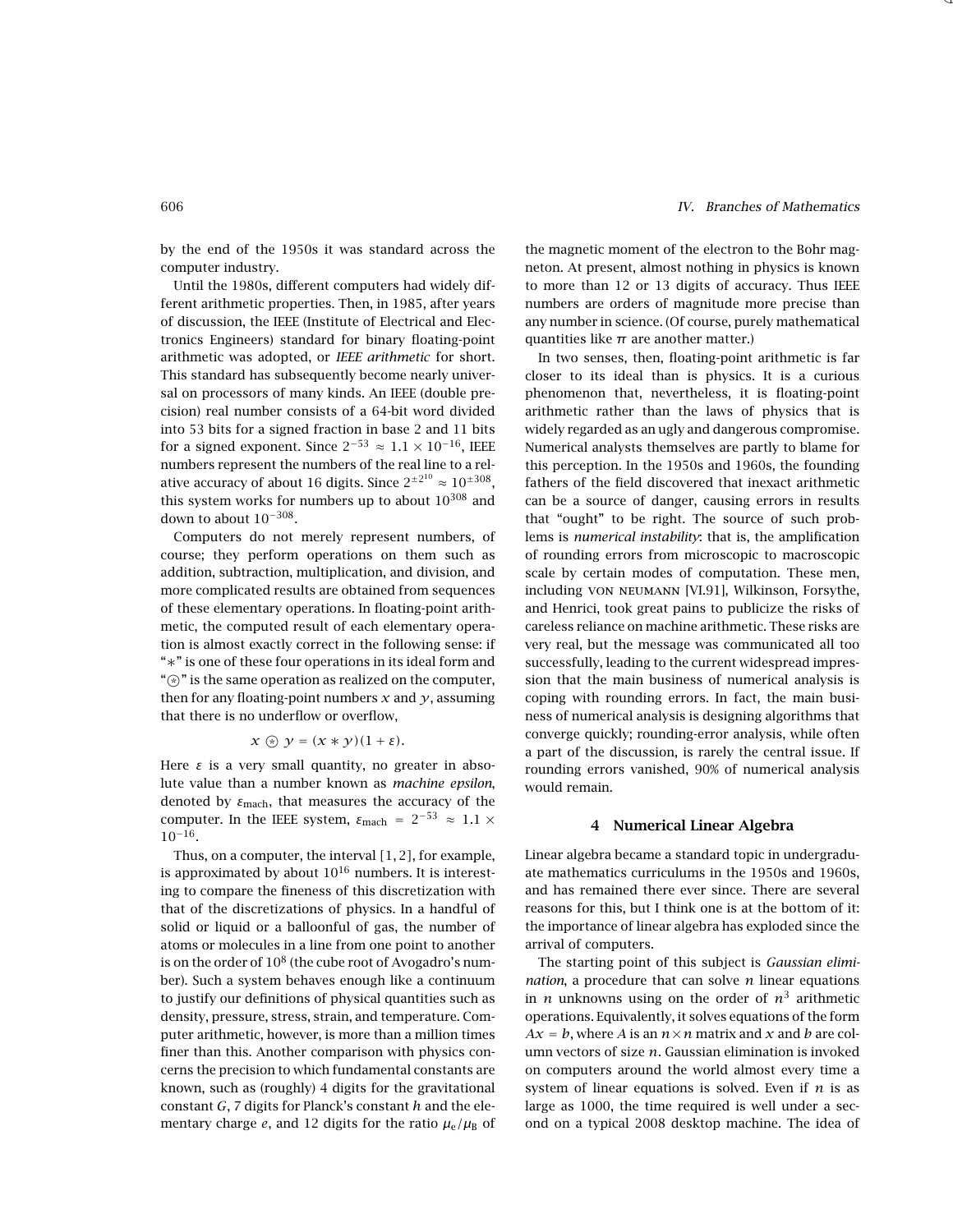elimination was first discovered by Chinese scholars about 2000 years ago, and more recent contributors include lagrange [VI.22], Gauss, and jacobi [VI.35]. The modern way of describing such algorithms, however, was apparently introduced as late as the 1930s. Suppose that, say, *α* times the first row of *A* is subtracted from the second row. This operation can be interpreted as the multiplication of *A* on the left by the lower-triangular matrix *M*<sup>1</sup> consisting of the identity with the additional nonzero entry  $m_{21} = -\alpha$ . Further analogous row operations correspond to further multiplications on the left by lower-triangular matrices  $M_i$ . If *k* steps convert *A* to an upper-triangular matrix *U*, then we have  $MA = U$  with  $M = M_k \cdots M_2 M_1$ , or, upon setting  $L = M^{-1}$ ,

$$
A = LU.
$$

Here *L* is unit lower-triangular, that is, lower-triangular with all its diagonal entries equal to 1. Since *U* represents the target structure and *L* encodes the operations carried out to get there, we can say that Gaussian elimination is a process of *lower-triangular uppertriangularization*.

Many other algorithms of numerical linear algebra are also based on writing a matrix as a product of matrices that have special properties. To borrow a phrase from biology, we may say that this field has a central dogma:

algorithms ←→ matrix factorizations*.*

In this framework we can quickly describe the next algorithm that needs to be considered. Not every matrix has an LU factorization; a  $2 \times 2$  counterexample is the matrix

$$
A = \begin{pmatrix} 0 & 1 \\ 1 & 0 \end{pmatrix}.
$$

Soon after computers came into use it was observed that even for matrices that do have LU factorizations, the pure form of Gaussian elimination is unstable, amplifying rounding errors by potentially large amounts. Stability can be achieved by interchanging rows during the elimination in order to bring maximal entries to the diagonal, a process known as *pivoting*. Since pivoting acts on rows, it again corresponds to a multiplication of *A* by other matrices on the left. The matrix factorization corresponding to Gaussian elimination with pivoting is

$$
PA = LU,
$$

where *U* is upper-triangular, *L* is unit lower-triangular, and *P* is a permutation matrix, i.e., the identity matrix with permuted rows. If the permutations are chosen to bring the largest entry below the diagonal in column *k* to the *(k, k)* position before the *k*th elimination step, then *L* has the additional property  $|\ell_{ij}| \leq 1$  for all *i* and *j*.

The discovery of pivoting came quickly, but its theoretical analysis has proved astonishingly hard. In practice, pivoting makes Gaussian elimination almost perfectly stable, and it is routinely done by almost all computer programs that need to solve linear systems of equations. Yet it was realized in around 1960 by Wilkinson and others that for certain exceptional matrices, Gaussian elimination is still unstable, even with pivoting. The lack of an explanation of this discrepancy represents an embarrassing gap at the heart of numerical analysis. Experiments suggest that the fraction of matrices (for example, among random matrices with independent normally distributed entries) for which Gaussian elimination amplifies rounding errors by a factor greater than  $\rho n^{1/2}$  is in a certain sense exponentially small as a function of  $\rho$  as  $\rho \to \infty$ , where *n* is the dimension, but a theorem to this effect has never been proved.

Meanwhile, beginning in the late 1950s, the field of numerical linear algebra expanded in another direction: the use of algorithms based on ORTHOGONAL [III.50 §3] or UNITARY [III.50 §3] matrices, that is, real matrices with  $Q^{-1} = Q^{T}$  or complex ones with  $Q^{-1} = Q^*$ , where *Q*<sup>∗</sup> denotes the conjugate transpose. The starting point of such developments is the idea of *QR factorization*. If *A* is an  $m \times n$  matrix with  $m \geqslant n$ , a QR factorization of *A* is a product

$$
A=QR,
$$

where *Q* has orthonormal columns and *R* is upper-triangular. One can interpret this formula as a matrix expression of the familiar idea of *Gram–Schmidt orthogonalization*, in which the columns *q*1*, q*2*,...* of *Q* are determined one after another. These column operations correspond to multiplication of *A* on the right by elementary upper-triangular matrices. One could say that the Gram–Schmidt algorithm aims for *Q* and gets *R* as a by-product, and is thus a process of *triangular orthogonalization*. A big event was when Householder showed in 1958 that a dual strategy of *orthogonal triangularization* is more effective for many purposes. In this approach, by applying a succession of elementary matrix operations each of which reflects R*<sup>m</sup>* across a hyperplane, one reduces *A* to upper-triangular form via orthogonal operations: one aims at *R* and gets *Q*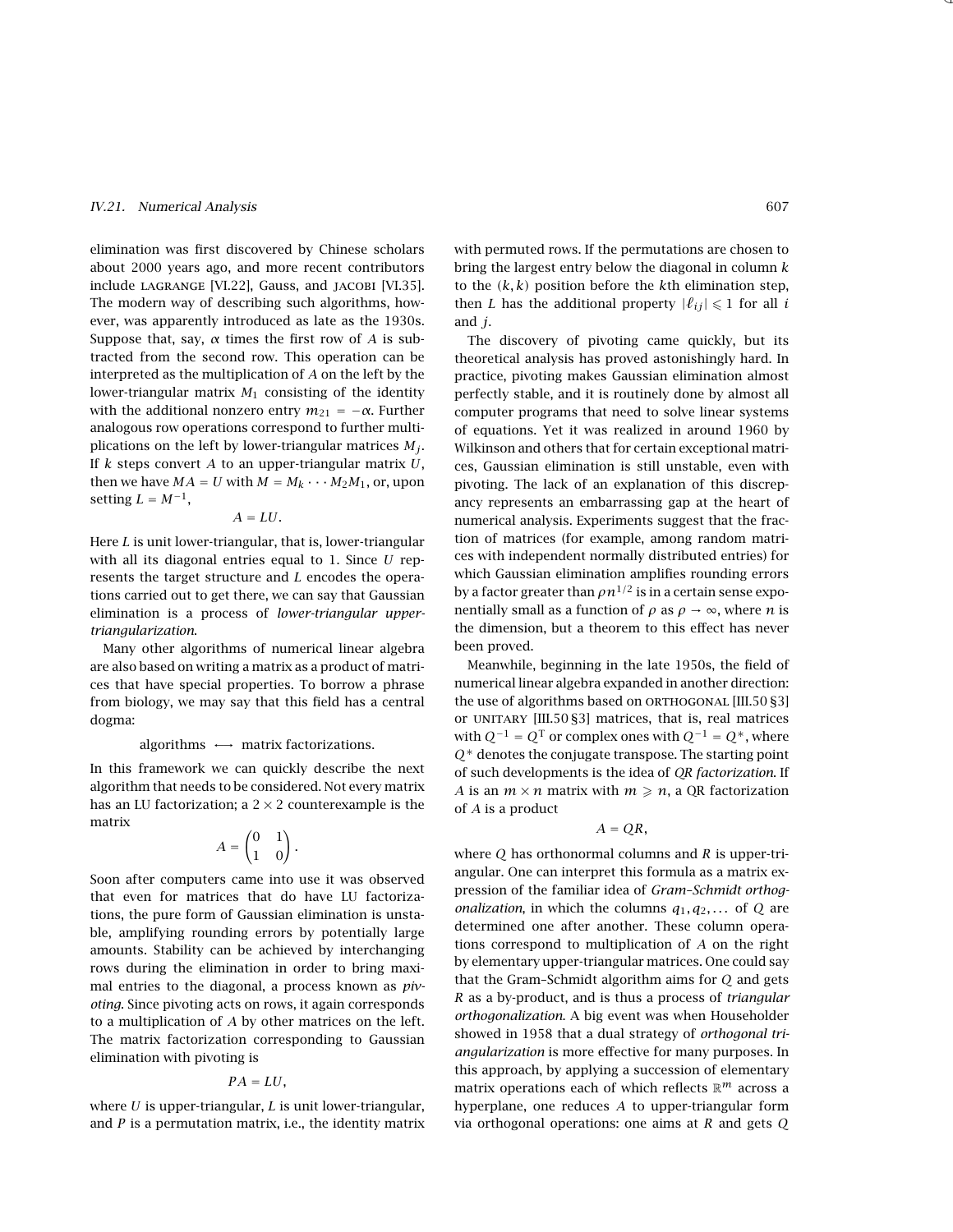#### 608 *IV. Branches of Mathematics*

L,

as a by-product. The Householder method turns out to be more stable numerically, because orthogonal operations preserve norms and thus do not amplify the rounding errors introduced at each step.

From the QR factorization sprang a rich collection of linear algebra algorithms in the 1960s. The QR factorization can be used by itself to solve leastsquares problems and construct orthonormal bases. More remarkable is its use as a step in other algorithms. In particular, one of the central problems of numerical linear algebra is the determination of the eigenvalues and eigenvectors of a square matrix *A*. If *A* has a complete set of eigenvectors, then by forming a matrix *X* whose columns are these eigenvectors and a diagonal matrix *D* whose diagonal entries are the corresponding eigenvalues, we obtain

$$
AX=XD,
$$

and hence, since *X* is nonsingular,

$$
A = XDX^{-1},
$$

the *eigenvalue decomposition*. In the special case in which *A* is HERMITIAN [III.50 §3], a complete set of orthonormal eigenvectors always exists, giving

$$
A = QDQ^*,
$$

where *Q* is unitary. The standard algorithm for computing these factorizations was developed in the early 1960s by Francis, Kublanovskaya, and Wilkinson: the *QR algorithm*. Because polynomials of degree 5 or more cannot be solved by a formula, we know that eigenvalues cannot generally be computed in closed form. The QR algorithm is therefore necessarily an iterative one, involving a sequence of QR factorizations that is in principle infinite. Nevertheless, its convergence is extraordinarily rapid. In the symmetric case, for a typical matrix *A*, the QR algorithm converges *cubically*, in the sense that at each step the number of correct digits in one of the eigenvalue–eigenvector pairs approximately triples.

The QR algorithm is one of the great triumphs of numerical analysis, and its impact through widely used software products has been enormous. Algorithms and analysis based on it led in the 1960s to computer codes in Algol and Fortran and later to the software library EISPACK ("Eigensystem Package") and its descendant LAPACK. The same methods have also been incorporated in general-purpose numerical libraries such as the NAG, IMSL, and *Numerical Recipes* collections, and in problem-solving environments such as MAT-LAB, Maple, and Mathematica. These developments have been so successful that the computation of matrix eigenvalues long ago became a "black box" operation for virtually every scientist, with nobody but a few specialists knowing the details of how it is done. A curious related story is that EISPACK's relative LINPACK for solving linear systems of equations took on an unexpected function: it became the original basis for the benchmarks that all computer manufacturers run to test the speed of their computers. If a supercomputer is lucky enough to make the TOP500 list, updated twice a year since 1993, it is because of its prowess in solving certain matrix problems  $Ax = b$  of dimensions ranging from 100 into the millions.

The eigenvalue decomposition is familiar to all mathematicians, but the development of numerical linear algebra has also brought its younger cousin onto the scene: the *singular value decomposition* (SVD). The SVD was discovered by Beltrami, JORDAN [VI.52], and sylvester [VI.42] in the late nineteenth century, and made famous by Golub and other numerical analysts beginning in around 1965. If *A* is an  $m \times n$  matrix with  $m \geqslant n$ , an SVD of *A* is a factorization

$$
A=U\Sigma V^*,
$$

where *U* is  $m \times n$  with orthonormal columns, *V* is  $n \times n$ and unitary, and  $\Sigma$  is diagonal with diagonal entries  $\sigma_1 \geqslant \sigma_2 \geqslant \cdots \geqslant \sigma_n \geqslant 0$ . One could compute the SVD by relating it to the eigenvalue problems for *AA*<sup>∗</sup> and *A*∗*A*, but this proves numerically unstable; a better approach is to use a variant of the QR algorithm that does not square *A*. Computing the SVD is the standard route to determining the NORM [III.62]  $||A|| = \sigma_1$ (here  $\|\cdot\|$  is the HILBERT SPACE [III.37] or "2" norm), the norm of the inverse  $||A^{-1}|| = 1/\sigma_n$  in the case where *A* is square and nonsingular, or their product, known as the *condition number*,

$$
\kappa(A) = ||A|| ||A^{-1}|| = \sigma_1/\sigma_n.
$$

It is also a step in an extraordinary variety of further computational problems including rank-deficient least-squares, computation of ranges and nullspaces, determination of ranks, "total least-squares," low-rank approximation, and determination of angles between subspaces.

All the discussion above concerns "classical" numerical linear algebra, born in the period 1950–75. The ensuing quarter-century brought in a whole new set of tools: methods for large-scale problems based on *Krylov subspace iterations*. The idea of these iterations is as follows. Suppose a linear algebra problem is given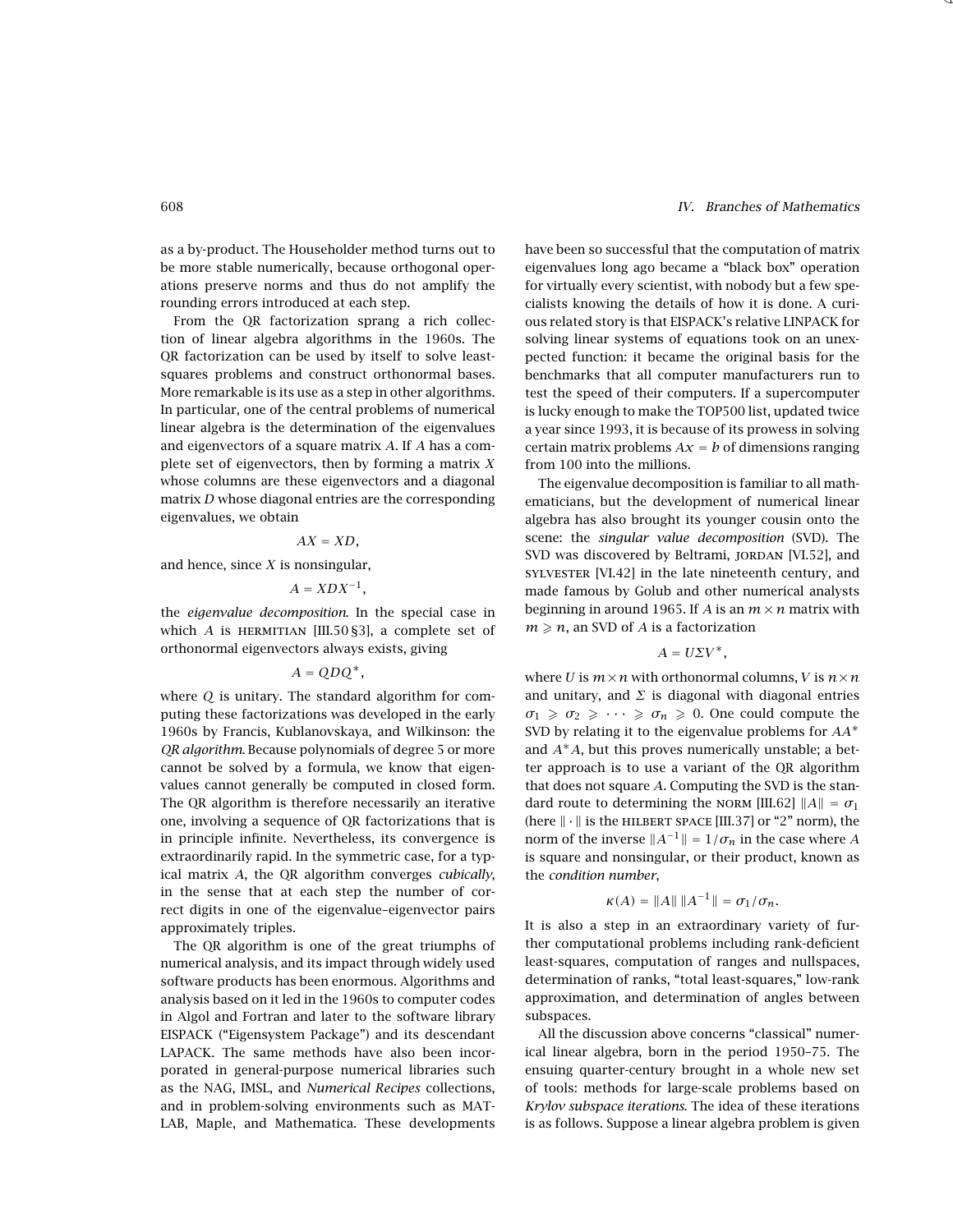that involves a matrix of large dimension, say  $n \gg$ 1000. The solution may be characterized as the vector  $x \in \mathbb{R}^n$  that satisfies a certain variational property such as minimizing  $\frac{1}{2}x^{T}Ax - x^{T}b$  (for solving  $Ax = b$  if *A* is symmetric positive definite) or being a stationary point of  $(x^{T}Ax)/(x^{T}x)$  (for solving  $Ax = \lambda x$  if *A* is symmetric). Now if  $K_k$  is a *k*-dimensional subspace of  $\mathbb{R}^n$  with  $k \ll n$ , then it may be possible to solve the same variational problem much more quickly in that subspace. The magical choice of  $K_k$  is a *Krylov subspace* 

$$
K_k(A, q) = \text{span}(q, Aq, \dots, A^{k-1}q)
$$

for an initial vector *q*. For reasons that have fascinating connections with approximation theory, solutions in these subspaces often converge very rapidly to the exact solution in  $\mathbb{R}^n$  as *k* increases, if the eigenvalues of *A* are favorably distributed. For example, it is often possible to solve a matrix problem involving  $10^5$  unknowns to ten-digit precision in just a few hundred iterations. The speedup compared with the classical algorithms may be a factor of thousands.

Krylov subspace iterations originated with the conjugate gradient and Lanczos iterations published in 1952, but in those years computers were not powerful enough to solve problems of a large enough scale for the methods to be competitive. They took off in the 1970s with the work of Reid and Paige and especially van der Vorst and Meijerink, who made famous the idea of *preconditioning*. In preconditioning a system  $Ax = b$ , one replaces it by a mathematically equivalent system such as

$$
MAX = Mb
$$

for some nonsingular matrix *M*. If *M* is well chosen, the new problem involving *MA* may have favorably distributed eigenvalues and a Krylov subspace iteration may solve it quickly.

Since the 1970s, preconditioned matrix iterations have emerged as an indispensable tool of computational science. As one indication of their prominence we may note that in 2001, Thomson ISI announced that the most heavily cited article in all of mathematics in the 1990s was the 1989 paper by van der Vorst introducing Bi-CGStab, a generalization of conjugate gradients for nonsymmetric matrices.

Finally, we must mention the biggest unsolved problem in numerical analysis. Can an arbitrary *n*×*n* matrix *A* be inverted in  $O(n^{\alpha})$  operations for every  $\alpha > 2$ ? (The problems of solving a system  $Ax = b$  or computing a matrix product *AB* are equivalent.) Gaussian elimination has  $\alpha = 3$ , and the exponent shrinks as far as 2*.*376 for certain recursive (though impractical) algorithms published by Coppersmith and Winograd in 1990. Is there a "fast matrix inverse" in store for us?

#### **5 Numerical Solution of Differential Equations**

Long before much attention was paid to linear algebra, mathematicians developed numerical methods to solve problems of analysis. The problem of numerical integration or *quadrature* goes back to Gauss and newton [VI.14], and even to archimedes [VI.3]. The classic quadrature formulas are derived from the idea of interpolating data at  $n + 1$  points by a polynomial of degree *n*, then integrating the polynomial exactly. Equally spaced interpolation points give the *Newton– Cotes formulas*, which are useful for small degrees but diverge at a rate as high as  $2^n$  as  $n \rightarrow \infty$ : the *Runge phenomenon*. If the points are chosen optimally, then the result is *Gauss quadrature*, which converges rapidly and is numerically stable. It turns out that these optimal points are roots of Legendre polynomials, which are clustered near the endpoints. (A proof is sketched in special functions [III.85].) Equally good for most purposes is *Clenshaw–Curtis quadrature*, where the interpolation points become  $\cos(j\pi/n)$ ,  $0 \leq j \leq n$ . This quadrature method is also stable and rapidly convergent, and unlike Gauss quadrature can be executed in *O(n* log *n)* operations by the fast Fourier transform. The explanation of why clustered points are necessary for effective quadrature rules is related to the subject of potential theory.

Around 1850 another problem of analysis began to get attention: the solution of ODEs. The *Adams formulas* are based on polynomial interpolation in equally spaced points, which in practice typically number fewer than ten. These were the first of what are now called *multistep methods* for the numerical solution of ODEs. The idea here is that for an initial value problem  $u' =$  $f(t, u)$  with independent variable  $t > 0$ , we pick a small time step  $\Delta t > 0$  and consider a finite set of time values

$$
t_n=n\Delta t,\quad n\geqslant 0.
$$

We then replace the ODE by an algebraic approximation that enables us to calculate a succession of approximate values

$$
v^n \approx u(t_n), \quad n \geqslant 0.
$$

(The superscript here is just a superscript, not a power.) The simplest such approximate formula, going back to euler [VI.19], is

$$
v^{n+1} = v^n + \Delta t f(t_n, v^n),
$$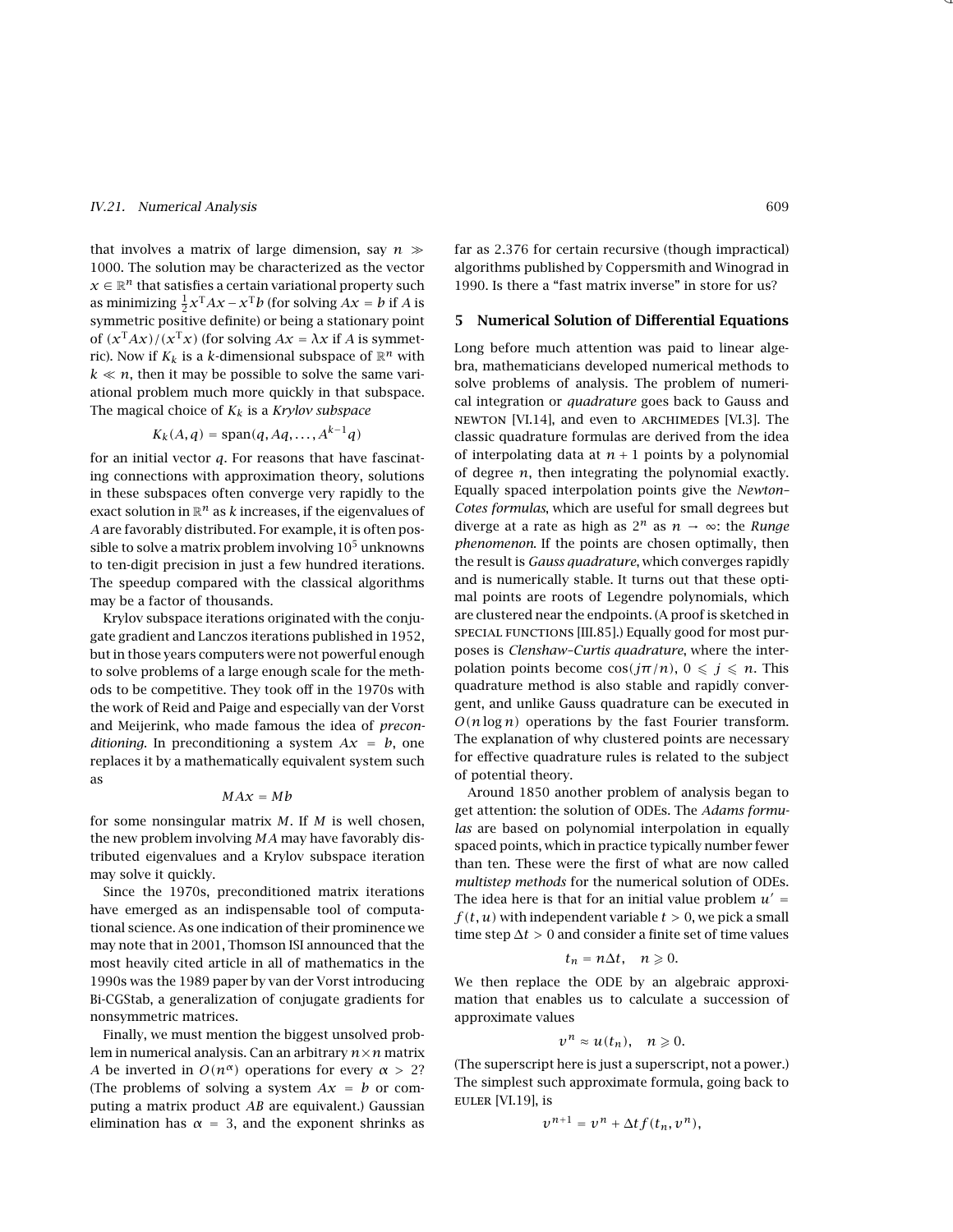#### 610 *IV. Branches of Mathematics*

L,

or, using the abbreviation  $f^n = f(t_n, v^n)$ ,

$$
v^{n+1} = v^n + \Delta t f^n.
$$

Both the ODE itself and its numerical approximation may involve one equation or many, in which case  $u(t, x)$  and  $v^n$  become vectors of an appropriate dimension. The Adams formulas are higher-order generalizations of Euler's formula that are much more efficient at generating accurate solutions. For example, the fourth-order Adams–Bashforth formula is

$$
v^{n+1} = v^n + \frac{1}{24} \Delta t (55f^n - 59f^{n-1} + 37f^{n-2} - 9f^{n-3}).
$$

The term "fourth-order" reflects a new element in the numerical treatment of problems of analysis: the appearance of questions of convergence as ∆*t* → 0. The formula above is of fourth order in the sense that it will normally converge at the rate  $O((\Delta t)^4)$ . The orders employed in practice are most often in the range 3–6, enabling excellent accuracy for all kinds of computations, typically in the range of 3–10 digits, and higherorder formulas are occasionally used when still more accuracy is needed.

Most unfortunately, the habit in the numerical analysis literature is to speak not of the *convergence* of these magnificently efficient methods, but of their *error*, or more precisely their *discretization* or *truncation error* as distinct from rounding error. This ubiquitous language of error analysis is dismal in tone, but seems ineradicable.

At the turn of the twentieth century, the second great class of ODE algorithms, known as *Runge–Kutta* or *one-step methods*, was developed by Runge, Heun, and Kutta. For example, here are the formulas of the famous fourth-order Runge–Kutta method, which advance a numerical solution (again scalar or system) from time step  $t_n$  to  $t_{n+1}$  with the aid of four evaluations of the function *f* :

$$
a = \Delta t f(t_n, v^n),
$$
  
\n
$$
b = \Delta t f(t_n + \frac{1}{2}\Delta t, v^n + \frac{1}{2}a),
$$
  
\n
$$
c = \Delta t f(t_n + \frac{1}{2}\Delta t, v^n + \frac{1}{2}b),
$$
  
\n
$$
d = \Delta t f(t_n + \Delta t, v^n + c),
$$
  
\n
$$
v^{n+1} = v^n + \frac{1}{6}(a + 2b + 2c + d).
$$

Runge–Kutta methods tend to be easier to implement but sometimes harder to analyze than multistep formulas. For example, for any *s*, it is a trivial matter to derive the coefficients of the *s*-step Adams–Bashforth formula, which has order of accuracy  $p = s$ . For Runge– Kutta methods, by contrast, there is no simple relationship between the number of "stages" (i.e., function evaluations per step) and the attainable order of accuracy. The classical methods with  $s = 1, 2, 3, 4$  were known to Kutta in 1901 and have order  $p = s$ , but it was not until 1963 that it was proved that  $s = 6$  stages are required to achieve order  $p = 5$ . The analysis of such problems involves beautiful mathematics from graph theory and other areas, and a key figure in this area since the 1960s has been John Butcher. For orders  $p = 6, 7, 8$  the minimal numbers of stages are  $s = 7, 9, 11$ , while for  $p > 8$ exact minima are not known. Fortunately, these higher orders are rarely needed for practical purposes.

When computers began to be used to solve differential equations after World War II, a phenomenon of the greatest practical importance appeared: once again, *numerical instability*. As before, this phrase refers to the unbounded amplification of local errors by a computational process, but now the dominant local errors are usually those of discretization rather than rounding. Instability typically manifests itself as an oscillatory error in the computed solution that blows up exponentially as more numerical steps are taken. One mathematician concerned with this effect was Germund Dahlquist. Dahlquist saw that the phenomenon could be analyzed with great power and generality, and some people regard the appearance of his 1956 paper as one of the events marking the birth of modern numerical analysis. This landmark paper introduced what might be called the *fundamental theorem of numerical analysis*:

consistency + stability = convergence*.*

The theory is based on precise definitions of these three notions along the following lines. *Consistency* is the property that the discrete formula has locally positive order of accuracy and thus models the right ODE. *Stability* is the property that errors introduced at one time step cannot grow unboundedly at later times. *Convergence* is the property that as  $\Delta t \rightarrow 0$ , in the absence of rounding errors, the numerical solution converges to the correct result. Before Dahlquist's paper, the idea of an equivalence of stability and convergence was perhaps in the air in the sense that practitioners realized that if a numerical scheme was not unstable, then it would probably give a good approximation to the right answer. His theory gave rigorous form to that idea for a wide class of numerical methods.

As computer methods for ODEs were being developed, the same was happening for the much bigger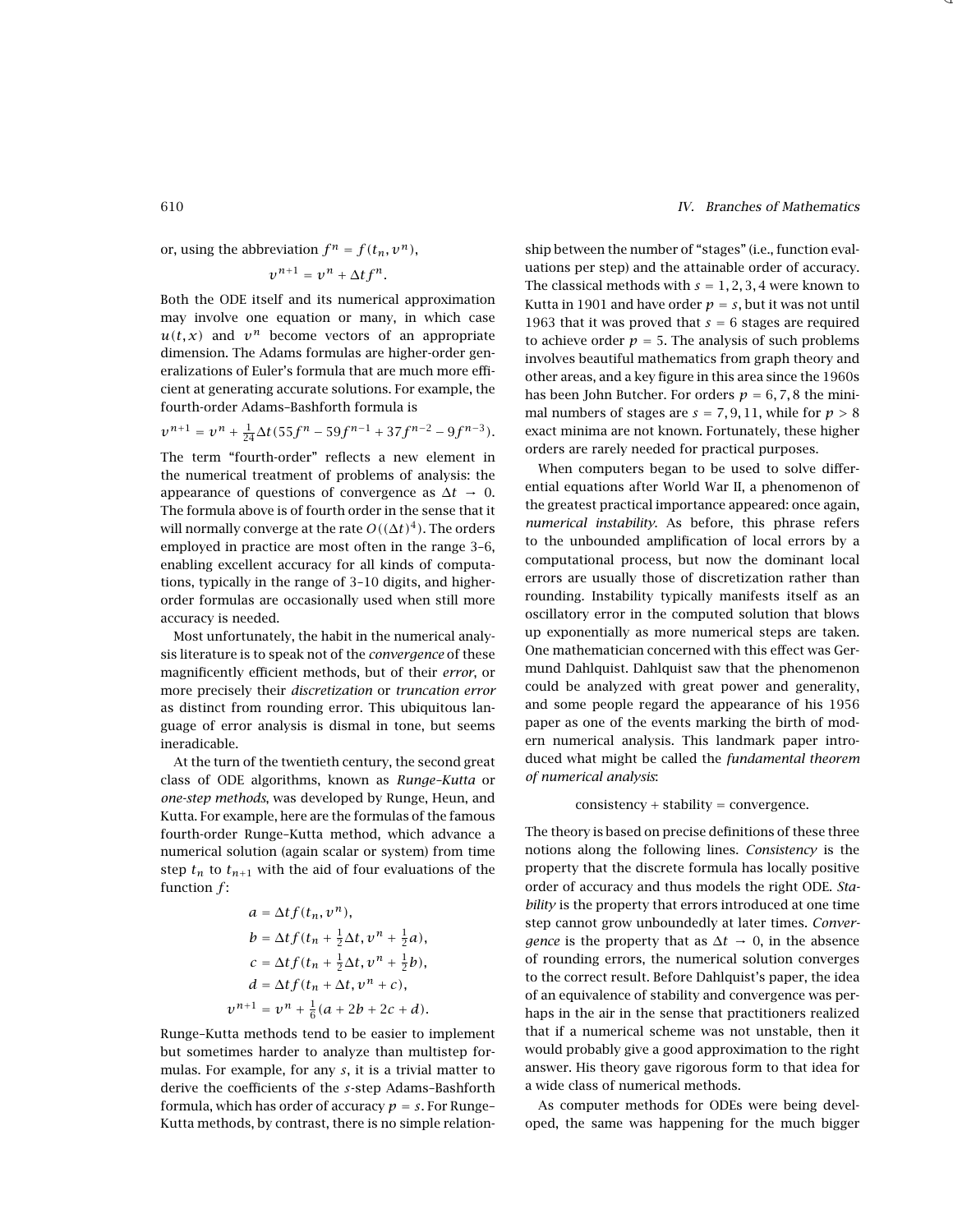subject of PDEs. Discrete numerical methods for solving PDEs had been invented around 1910 by Richardson for applications in stress analysis and meteorology, and further developed by Southwell; in 1928 there was also a theoretical paper on finite-difference methods by courant [VI.83], Friedrichs, and Lewy. But although the Courant–Friedrichs–Lewy work later became famous, the impact of these ideas before computers came along was limited. After that point the subject developed quickly. Particularly influential in the early years was the group of researchers around von Neumann at the Los Alamos laboratory, including the young Peter Lax.

Just as for ODEs, von Neumann and his colleagues discovered that some numerical methods for PDEs were subject to catastrophic instabilities. For example, to solve the linear wave equation  $u_t = u_x$  numerically we may pick space and time steps ∆*x* and ∆*t* for a regular grid,

$$
x_j = j\Delta x, \quad t_n = n\Delta t, \quad j, n \geq 0,
$$

and replace the PDE by algebraic formulas that compute a succession of approximate values:

$$
v_j^n \approx u(t_n,x_j), \quad j,n \geqslant 0.
$$

A well-known discretization for this purpose is the *Lax– Wendroff formula*:

$$
\upsilon^{n+1}_j = \upsilon^n_j + \tfrac{1}{2} \lambda (\upsilon^n_{j+1} - \upsilon^n_{j-1}) + \tfrac{1}{2} \lambda^2 (\upsilon^n_{j+1} - 2 \upsilon^n_j + \upsilon^n_{j-1}),
$$

where  $\lambda = \Delta t / \Delta x$ , which can be generalized to nonlinear systems of hyperbolic conservation laws in one dimension. For  $u_t = u_x$ , if  $\lambda$  is held fixed at a value less than or equal to 1, the method will converge to the correct solution as  $\Delta x$ ,  $\Delta t \rightarrow 0$  (ignoring rounding errors). If  $\lambda$  is greater than 1, on the other hand, it will explode. Von Neumann and others realized that the presence or absence of such instabilities could be tested, at least for linear constant-coefficient problems, by discrete fourier analysis [III.27] in *x*: "von Neumann analysis." Experience indicated that, as a practical matter, a method would succeed if it was not unstable. A theory soon appeared that gave rigor to this observation: the *Lax equivalence theorem*, published by Lax and Richtmyer in 1956, the same year as Dahlquist's paper. Many details were different—this theory was restricted to linear equations whereas Dahlquist's theory for ODEs also applied to nonlinear ones—but broadly speaking the new result followed the same pattern of equating convergence to consistency plus stability. Mathematically, the key point was the uniform boundedness principle.

In the half-century since von Neumann died, the Lax–Wendroff formula and its relatives have grown into a breathtakingly powerful subject known as *computational fluid dynamics*. Early treatments of linear and nonlinear equations in one space dimension soon moved to two dimensions and eventually to three. It is now a routine matter to solve problems involving millions of variables on computational grids with hundreds of points in each of three directions. The equations are linear or nonlinear; the grids are uniform or nonuniform, often adaptively refined to give special attention to boundary layers and other fast-changing features; the applications are everywhere. Numerical methods were used first to model airfoils, then whole wings, then whole aircraft. Engineers still use wind tunnels, but they rely more on computations.

Many of these successes have been facilitated by another numerical technology for solving PDEs that emerged in the 1960s from diverse roots in engineering and mathematics: finite elements. Instead of approximating a differential operator by a difference quotient, finite-element methods approximate the solution itself by functions  $f$  that can be broken up into simple pieces. For instance, one might partition the domain of *f* into elementary sets such as triangles or tetrahedra and insist that the restriction of *f* to each piece is a polynomial of small degree. The solution is obtained by solving a variational form of the PDE within the corresponding finite-dimensional subspace, and there is often a guarantee that the computed solution is optimal within that subspace. Finite-element methods have taken advantage of tools of functional analysis to develop to a very mature state. These methods are known for their flexibility in handling complicated geometries, and in particular they are entirely dominant in applications in structural mechanics and civil engineering. The number of books and articles that have been published about finite-element methods is in excess of 10 000.

In the vast and mature field of numerical solution of PDEs, what aspect of the current state of the art would most surprise Richardson or Courant, Friedrichs, and Lewy? I think it is the universal dependence on exotic algorithms of linear algebra. The solution of a largescale PDE problem in three dimensions may require a system of a million equations to be solved at each time step. This may be achieved by a GMRES matrix iteration that utilizes a finite-difference preconditioner implemented by a Bi-CGStab iteration relying on another multigrid preconditioner. Such stacking of tools was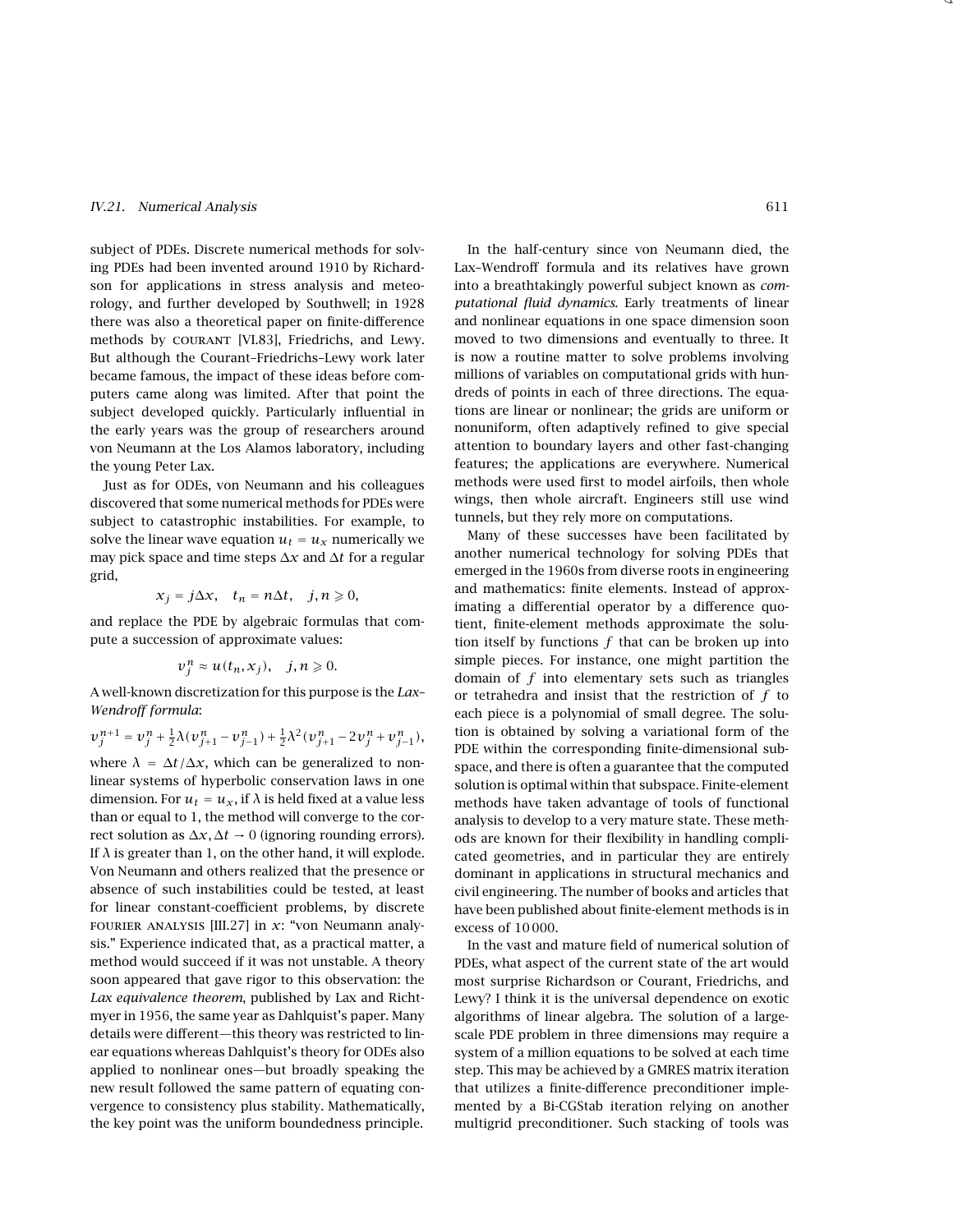L,

surely not imagined by the early computer pioneers. The need for it ultimately traces to numerical instability, for as Crank and Nicolson first noted in 1947, the crucial tool for combating instability is the use of *implicit formulas*, which couple together unknowns at the new time step  $t_{n+1}$ , and it is in implementing this coupling that solutions of systems of equations are required.

Here are some examples that illustrate the successful reliance of today's science and engineering on the numerical solution of PDEs: chemistry (the schrödinger equation [III.83]); structural mechanics (the equations of elasticity); weather prediction (the geostrophic equations); turbine design (the navier– stokes equations [III.23]); acoustics (the Helmholtz equation); telecommunications (MAXWELL'S EQUATIONS [IV.13 §1.1]); cosmology (the Einstein equations); oil discovery (the migration equations); groundwater remediation (Darcy's law); integrated circuit design (the drift diffusion equations); tsunami modeling (the shallowwater equations); optical fibers (the NONLINEAR WAVE equations [III.49]); image enhancement (the Perona– Malik equation); metallurgy (the Cahn–Hilliard equation); pricing financial options (the BLACK-SCHOLES equation [VII.9 §2]).

#### **6 Numerical Optimization**

The third great branch of numerical analysis is optimization, that is, the minimization of functions of several variables and the closely related problem of solution of nonlinear systems of equations. The development of optimization has been somewhat independent of that of the rest of numerical analysis, carried forward in part by a community of scholars with close links to operations research and economics.

Calculus students learn that a smooth function may achieve an extremum at a point of zero derivative, or at a boundary. The same two possibilities characterize the two big strands of the field of optimization. At one end there are problems of finding interior zeros and minima of unconstrained nonlinear functions by methods related to multivariate calculus. At the other are problems of linear programming, where the function to be minimized is linear and therefore easy to understand, and all the challenge is in the boundary constraints.

Unconstrained nonlinear optimization is an old subject. Newton introduced the idea of approximating functions by the first few terms of what we now call their Taylor series; indeed, Arnol'd has argued that Taylor series were Newton's "main mathematical discovery." To find a zero *x*∗ of a function *F* of a real variable *x*, everyone knows the idea of *Newton's method*: at the *k*th step, given an estimate  $x^{(k)} \approx x_*$ , use the derivative  $F'(x^{(k)})$  to define a linear approximation from which to derive a better estimate  $x^{(k+1)}$ :

$$
x^{(k+1)} = x^{(k)} - F(x^{(k)})/F'(x^{(k)}).
$$

Newton (1669) and Raphson (1690) applied this idea to polynomials, and Simpson (1740) generalized it to other functions *F* and to systems of two equations. In today's language, for a system of *n* equations in *n* unknowns, we regard *F* as an *n*-vector whose derivative at a point  $x^{(k)} \in \mathbb{R}^n$  is the  $n \times n$  Jacobian matrix with entries

$$
J_{ij}(x^{(k)}) = \frac{\partial F_i}{\partial x_j}(x^{(k)}), \quad 1 \leq i, j \leq n.
$$

This matrix defines a linear approximation to  $F(x)$  that is accurate for  $x \approx x^{(k)}$ . Newton's method then takes the matrix form

$$
x^{(k+1)} = x^{(k)} - (J(x^{(k)}))^{-1}F(x^{(k)}),
$$

which in practice means that to get  $x^{(k+1)}$  from  $x^{(k)}$ , we solve a linear system of equations:

$$
J(x^{(k)})(x^{(k+1)} - x^{(k)}) = -F(x^{(k)}).
$$

As long as *J* is Lipschitz continuous and nonsingular at  $x<sub>*</sub>$  and the initial guess is good enough, the convergence of this iteration is quadratic:

$$
\|\mathbf{x}^{(k+1)} - \mathbf{x}_*\| = O(\|\mathbf{x}^{(k)} - \mathbf{x}_*\|^2). \tag{1}
$$

Students often think it might be a good idea to develop formulas to enhance the exponent in this estimate to 3 or 4. However, this is an illusion. Taking two steps at a time of a quadratically convergent algorithm yields a quartically convergent one, so the difference in efficiency between quadratic and quartic is at best a constant factor. The same goes if the exponent 2, 3, or 4 is replaced by any other number greater than 1. The true distinction is between all of these algorithms that converge *superlinearly*, of which Newton's method is the prototype, and those that converge *linearly* or *geometrically*, where the exponent is just 1.

From the point of view of multivariate calculus, it is a small step from solving a system of equations to minimizing a scalar function *f* of a variable  $x \in \mathbb{R}^n$ : to find a (local) minimum, we seek a zero of the gradient  $g(x) = \nabla f(x)$ , an *n*-vector. The derivative of *g* is the Jacobian matrix known as the *Hessian* of *f* , with entries

$$
H_{ij}(x^{(k)}) = \frac{\partial^2 f}{\partial x_i \partial x_j}(x^{(k)}), \quad 1 \leq i, j \leq n,
$$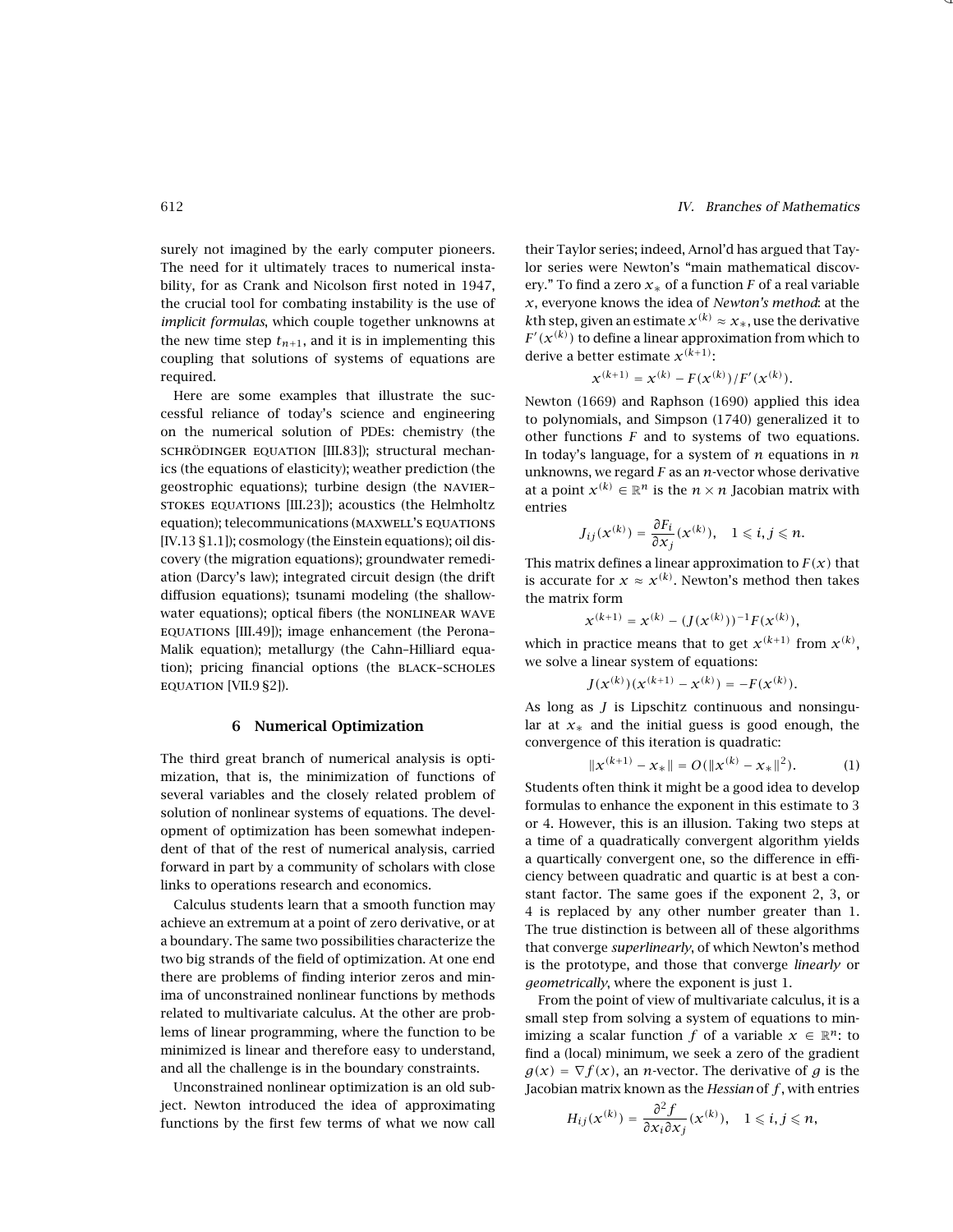and one may utilize it just as before in a Newton iteration to find a zero of  $g(x)$ , the new feature being that a Hessian is always symmetric.

Though the Newton formulas for minimization and finding zeros were already established, the arrival of computers created a new field of numerical optimization. One of the obstacles quickly encountered was that Newton's method often fails if the initial guess is not good. This problem has been comprehensively addressed both practically and theoretically by the algorithmic technologies known as *line searches* and *trust regions*.

For problems with more than a few variables, it also quickly became clear that the cost of evaluating Jacobians or Hessians at every step could be exorbitant. Faster methods were needed that might make use of inexact Jacobians or Hessians and/or inexact solutions of the associated linear equations, while still achieving superlinear convergence. An early breakthrough of this kind was the discovery of *quasi-Newton methods* in the 1960s by Broyden, Davidon, Fletcher, and Powell, in which partial information is used to generate steadily improving estimates of the true Jacobian or Hessian or its matrix factors. An illustration of the urgency of this subject at the time is the fact that in 1970 the optimal rank-two symmetric positivedefinite quasi-Newton updating formula was published independently by no fewer than four different authors, namely Broyden, Fletcher, Goldfarb, and Shanno; their discovery has been known ever since as the *BFGS formula*. In subsequent years, as the scale of tractable problems has increased exponentially, new ideas have also become important, including *automatic differentiation*, a technology that enables derivatives of computed functions to be determined automatically: the computer program itself is "differentiated," so that as well as producing numerical outputs it also produces their derivatives. The idea of automatic differentiation is an old one, but for various reasons, partly related to advances in sparse linear algebra and to the development of "reverse mode" formulations, it did not become fully practical until the work of Bischof, Carle, and Griewank in the 1990s.

Unconstrained optimization problems are relatively easy, but they are not typical; the true depth of this field is revealed by the methods that have been developed for dealing with constraints. Suppose a function  $f: \mathbb{R}^n \to \mathbb{R}$  is to be minimized subject to certain equality constraints  $c_i(x) = 0$  and inequality constraints  $d_j(x) \geqslant 0$ , where  $\{c_j\}$  and  $\{d_j\}$  are also functions from

 $\mathbb{R}^n$  to  $\mathbb{R}$ . Even the problem of stating local optimality conditions for solutions to such problems is nontrivial, a matter involving lagrange multipliers [III.64] and a distinction between active and inactive constraints. This problem was solved by what are now known as the *KKT conditions*, introduced by Kuhn and Tucker in 1951 and also twelve years earlier, it was subsequently realized, by Karush. Development of algorithms for constrained nonlinear optimization continues to be an active research topic today.

The problem of constraints brings us to the other strand of numerical optimization, linear programming. This subject was born in the 1930s and 1940s with Kantorovich in the Soviet Union and Dantzig in the United States. As an outgrowth of his work for the U.S. Air Force in the war, Dantzig invented in 1947 the famous SIMPLEX ALGORITHM [III.84] for solving linear programs. A linear program is nothing more than a problem of minimizing a linear function of *n* variables subject to *m* linear equality and/or inequality constraints. How can this be a challenge? One answer is that *m* and *n* may be large. Large-scale problems may arise through discretization of continuous problems and also in their own right. A famous early example was Leontiev's theory of input–output models in economics, which won him the Nobel Prize in 1973. Even in the 1970s the Soviet Union used an input–output computer model involving thousands of variables as a tool for planning the economy.

The simplex algorithm made medium- and largescale linear programming problems tractable. Such a problem is defined by its *objective function*, the function  $f(x)$  to be minimized, and its *feasible region*, the set of vectors  $x \in \mathbb{R}^n$  that satisfy all the constraints. For a linear program the feasible region is a polyhedron, a closed domain bounded by hyperplanes, and the optimal value of *f* is guaranteed to be attained at one of the vertex points. (A point is called a *vertex* if it is the unique solution of some subset of the equations that define the constraints.) The simplex algorithm proceeds by moving systematically downhill from one vertex to another until an optimal point is reached. All of the iterates lie on the boundary of the feasible region.

In 1984, an upheaval occurred in this field, triggered by Narendra Karmarkar at AT&T Bell Laboratories. Karmarkar showed that one could sometimes do much better than the simplex algorithm by working in the interior of the feasible region instead. Once a connection was shown between Karmarkar's method and the logarithmic barrier methods popularized by Fiacco and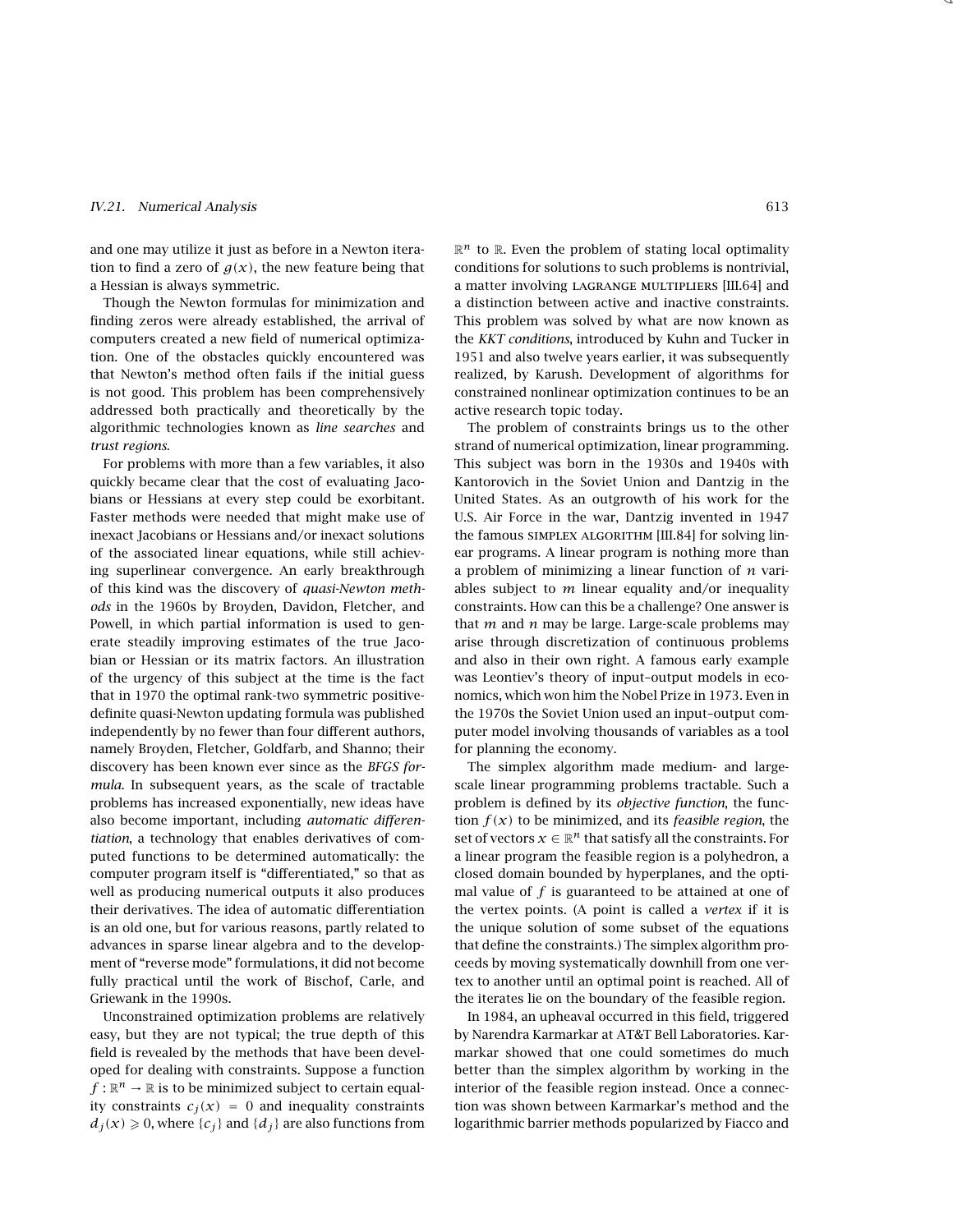McCormick in the 1960s, new interior methods for linear programming were devised by applying techniques previously viewed as suitable only for nonlinear problems. The crucial idea of working in tandem with a pair of primal and dual problems led to today's powerful primal–dual methods, which can solve continuous optimization problems with millions of variables and constraints. Starting with Karmarkar's work, not only has the field of linear programming changed completely, but the linear and nonlinear sides of optimization are seen today as closely related rather than essentially different.

## **7 The Future**

Numerical analysis sprang from mathematics; then it spawned the field of computer science. When universities began to found computer science departments in the 1960s, numerical analysts were often in the lead. Now, two generations later, most of them are to be found in mathematics departments. What happened? A part of the answer is that numerical analysts deal with continuous mathematical problems, whereas computer scientists prefer discrete ones, and it is remarkable how wide a gap this can be.

Nevertheless, the computer science side of numerical analysis is of crucial importance, and I would like to end with a prediction that emphasizes this aspect of the subject. Traditionally one might think of a numerical algorithm as a cut-and-dried procedure, a loop of some kind to be executed until a well-defined termination criterion is satisfied. For some computations this picture is accurate. On the other hand, beginning with the work of de Boor, Lyness, Rice and others in the 1960s, a less deterministic kind of numerical computing began to appear: *adaptive algorithms*. In an adaptive quadrature program of the simplest kind, two estimates of the integral are calculated on each portion of a certain mesh and then compared to produce an estimate of the local error. Based on this estimate, the mesh may then be refined locally to improve the accuracy. This process is carried out iteratively until a final answer is obtained that aims to be accurate to a tolerance specified in advance by the user. Most such computations come with no guarantee of accuracy, but an exciting ongoing development is the advance of more sophisticated techniques of a posteriori error control that sometimes do provide guarantees. When these are combined with techniques of *interval arithmetic*, there is even the prospect of accuracy guaranteed with respect to rounding as well as discretization error.

L,

First, computer programs for quadrature became adaptive; then programs for ODEs did as well. For PDEs, the move to adaptive programs is happening on a longer timescale. More recently there have been related developments in the computation of Fourier transforms, optimization, and large-scale numerical linear algebra, and some of the new algorithms adapt to the computer architecture as well as the mathematical problem. In a world where several algorithms are known for solving every problem, we increasingly find that the most robust computer program will be one that has diverse capabilities at its disposal and deploys them adaptively on the fly. In other words, numerical computation is increasingly embedded in intelligent control loops. I believe this process will continue, just as has happened in so many other areas of technology, removing scientists further from the details of their computations but offering steadily growing power in exchange. I expect that most of the numerical computer programs of 2050 will be 99% intelligent "wrapper" and just 1% actual "algorithm," if such a distinction makes sense. Hardly anyone will know how they work, but they will be extraordinarily powerful and reliable, and will often deliver results of guaranteed accuracy.

This story will have a mathematical corollary. One of the fundamental distinctions in mathematics is between linear problems, which can be solved in one step, and nonlinear ones, which usually require iteration. A related distinction is between forward problems (one step) and inverse problems (iteration). As numerical algorithms are increasingly embedded in intelligent control loops, almost every problem will be handled by iteration, regardless of its philosophical status. Problems of algebra will be solved by methods of analysis; and between linear and nonlinear, or forward and inverse, the distinctions will fade.

## **8 Appendix: Some Major Numerical Algorithms**

The list in table 1 attempts to identify some of the most significant algorithmic (as opposed to theoretical) developments in the history of numerical analysis. In each case some of the key early figures are cited, more or less chronologically, and a key early date is given. Of course, any brief sketch of history like this must be an oversimplification. Distressing omissions of names occur throughout the list, including many early contributors in fields such as finite elements, preconditioning, and automatic differentiation, as well as more